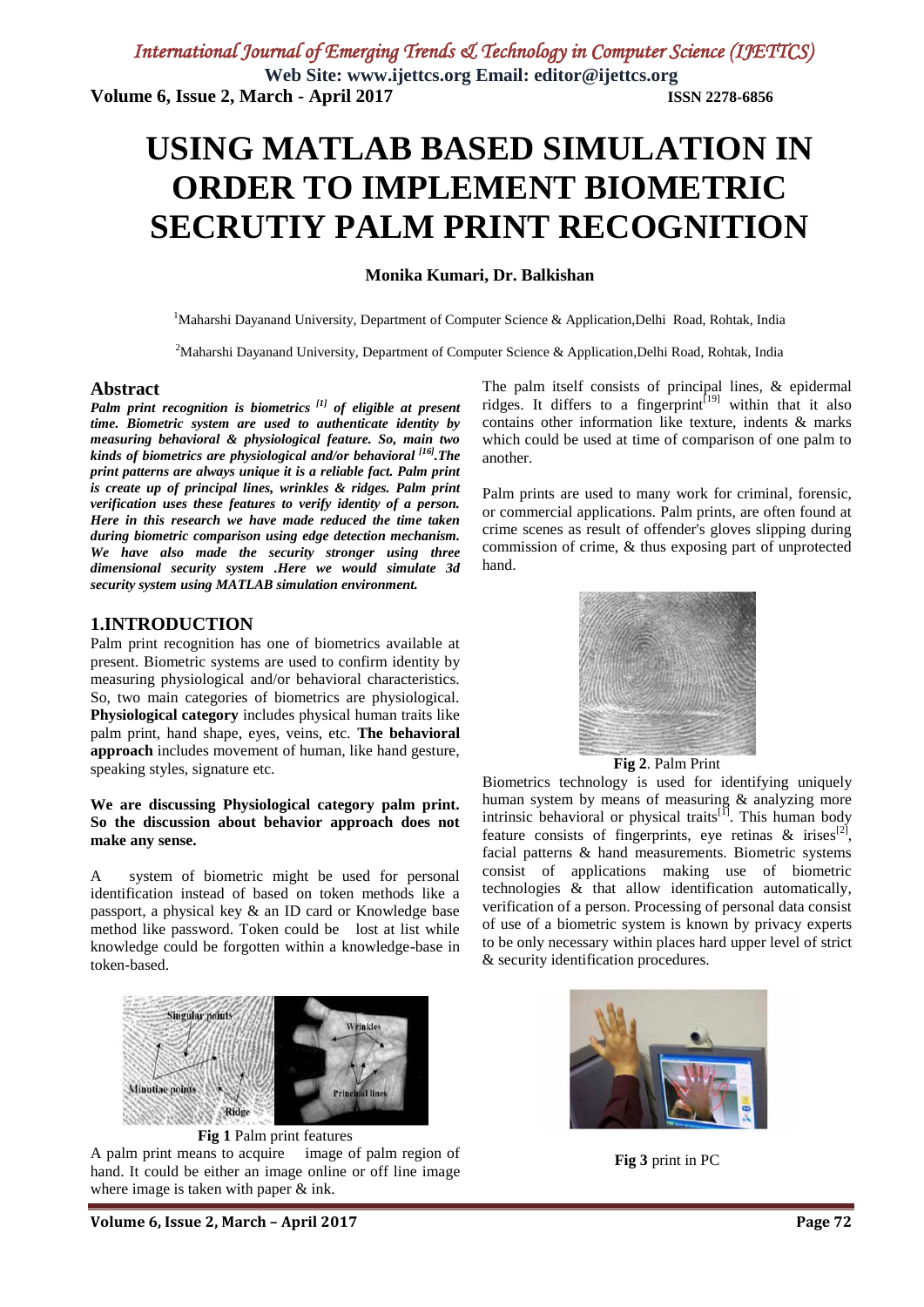**Web Site: www.ijettcs.org Email: editor@ijettcs.org**

**Volume 6, Issue 2, March - April 2017 ISSN 2278-6856**

#### **2.BENEFITS OF ADOPTING PALMPRINT**

- 1. **No urgent & need to Remember Passwords:** Because it client our biometry we have not need to give any password.
- 2. **Unauthorized to Personal Data Can be Denied**: It is a security system that no one could hack it as they are not having our fingerprint, voice, face etc.
- 3. **Use to ATMs, Credit Cards Can be Prevented:** None could use our ATM just by knowing our PIN. Because no number or no password is there.

#### **3.OBJECTIVE OF THE RESEARCH**

Palm print is used in personal identification for a precise & robust recognition. Palmprint recognition had been reconnoitered over several years. During this time, Many glitches that are related to palmprint recognition have been addressed. Most of studies has been done within palmprint recognition due to stability selective & reliability. It has been used for law enforcement, civil applications etc. various Researchers have proposed a many type of palm print preprocessing, feature extraction & matching methods.

- 1.In this research we have enhance the security using three dimensional palm print. One can stole or capture some ones palm print by trick. But it is not possible for crackers to crack the multidimensional biometric sample.
- 2.In this research one would scan his palm two times from different dimensions.
- 3.In this Work we have reduced the time consumption of comparison using edge detection mechanism.
- 4.The biometric sample usually takes a huge space also. We store only edge based biometric sample this will also save the space.

#### **4. TOOLS AND TECHNOLOGY**

This Research Work using MATLAB software environment for proposed work within video steganography, MATLAB is a computing surroundings of numerical  $\&$  4<sup>th</sup> generation programming language. Residential by Math Works, MATLAB also used to matrix manipulations. It allows plotting of data implementation of algorithms, creation of user interfaces, & interfacing with programs written within other languages. It make into whole computation, visualization, & programming within an easy-to-use in a natural world where problems & solutions are expressed within impertinently mathematical notation.

#### **5.PROPOSED ALGO**

- 1. Get file name from edit1 and store in x11
- 2. Get edges from x to t
- 3. Get edge from x1 to t1
- 4. Read file f+ record no.jpg
- 5. Read file ff+ record no.jpg
- 6. Start timer to read starting time for comparison
- 7. Compare images (x and xr)and store the matching percentage in rrr1

- 8. Compare image (x1 and yr) and store the matching percentage in rrr2
- 9. Stop timer and read time taken in x
- 10. Display time taken
- 11. Display matching percentage in rrr1
- 12. Display matching percentage in rrr2
- 13. Read the state of file f+ record no.
- 14. Read file size from state of file f+ record no.
- 15. Read the state of file ff+ record no.
- 16. Read file size from state of file ff+ record no.

**Time Complexity:** Objective is to reduce time taken

during comparison of Biometric Data.

**Space Complexity:** Second Objective is to reduce space

Taken by Sample size.

#### **Traditional two Dimensional implementation**

In Traditional 2d Biometric comparison 2 dimensional data was captured & Comparison of sample were made.

#### **Advantage:**

Only single biometric sample were stored so data took less space

#### **Limitation :**

The security was less in case of traditional 2d Biometric implementation

#### **Traditional Three Dimensional Implementation**

In Traditional 3d Biometric comparison of multiple 2 dimensional data was captured & Comparison of sample was made.

#### **Advantage:**

The security was more as compared to traditional 2d Biometric implementation

#### **Limitation:**

Multiple biometric samples were stored so data took more space compared to traditional 2d Biometric implementation.

As number of sample increased so time consumption to compare data also increased.

#### **Proposed Three Dimensional Implementation**

In proposed 3d Biometric<sup>[7]</sup> comparison of multiple 2 dimensional data was captured & Comparison of sample was made.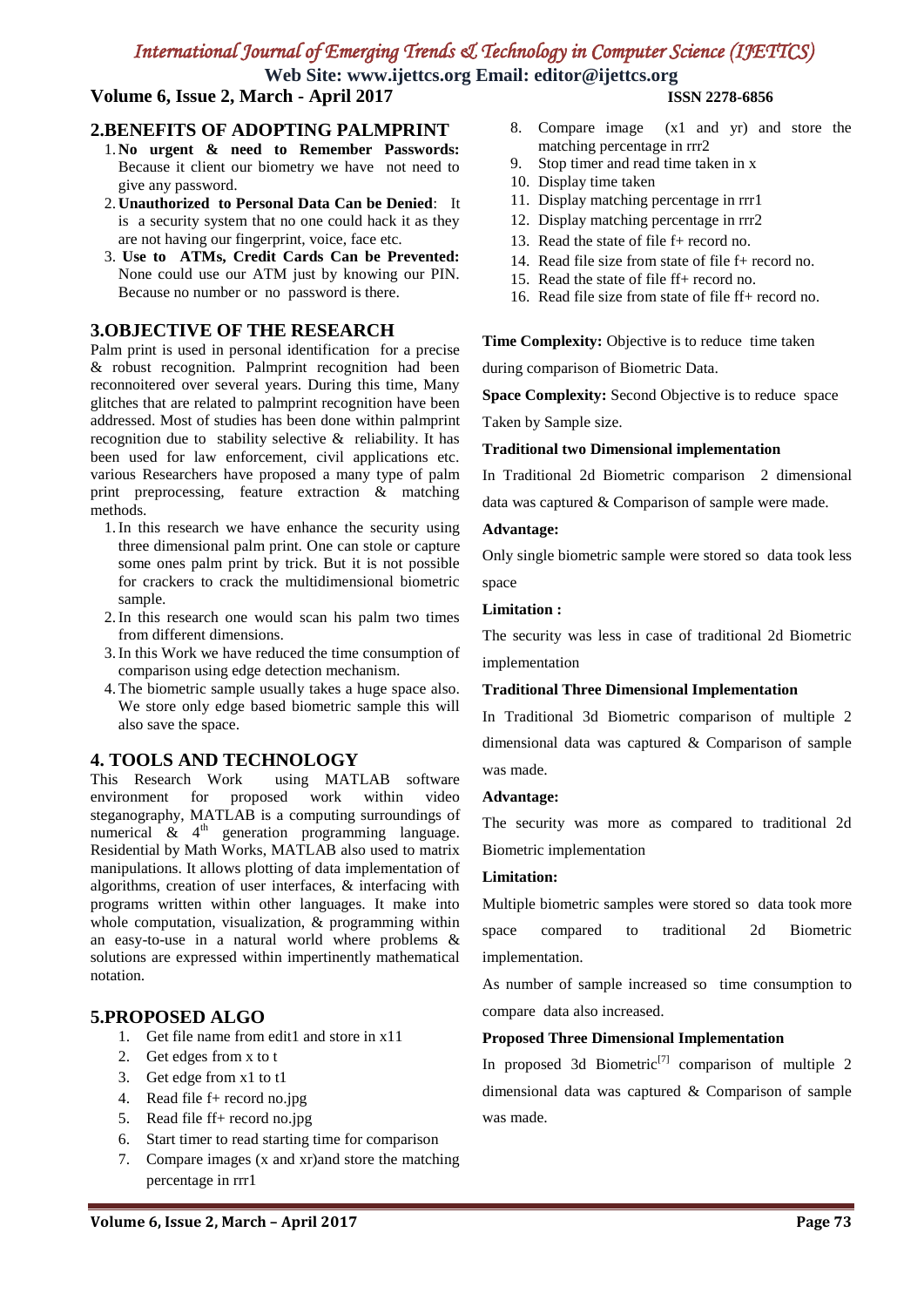**Web Site: www.ijettcs.org Email: editor@ijettcs.org Volume 6, Issue 2, March - April 2017 ISSN 2278-6856**

#### **Advantage:**

- The security was more as compared to traditional 2d Biometric implementation.
- It takes less space as compare to traditional 3d biometric implementation as samples are taken in form of edges.
- It takes less time as compare to traditional 3d biometric implementation as samples are taken in form of edges.

|            | <b>Traditional</b> | <b>Proposed</b> |
|------------|--------------------|-----------------|
| Sample 1   | 4.85893            | 5.02431         |
| Sample 2   | 4.51895            | 3.49762         |
|            |                    |                 |
| Time taken | 0.0597542          | 0.0164728       |
| File Size  | 13262              | 6977            |

#### **6.RESULT AND DISCUSSION**

## **Image Processing Using Edge Detection Mechanism In**

#### **Matlab**

In Matlab we have used canny based edge detection to find edges of palm as it is consider good than other edge detection mechanisms.

im=imread('1.jpg');

imagesc(im);



**Fig. 4:** Existing Image(1.jpg) im=imread('1.jpg'); img=rgb2gray(im); sob\_im=edge(img,'sobel'); figure(2); imagesc(sob\_im); axis('square'); colormap('gray');

imshow(sob\_im);



**Fig. 5:** Image(1.jpg) After Applying Sobel Operator Based Matlab Code

im=imread('2.jpg');

imagesc(im);



**Fig. 6:** Existing Image(2.jpg)

im=imread('2.jpg'); img=rgb2gray(im); sob\_im=edge(img,'sobel'); figure(2); imagesc(sob\_im); axis('square'); colormap('gray'); imshow(sob\_im);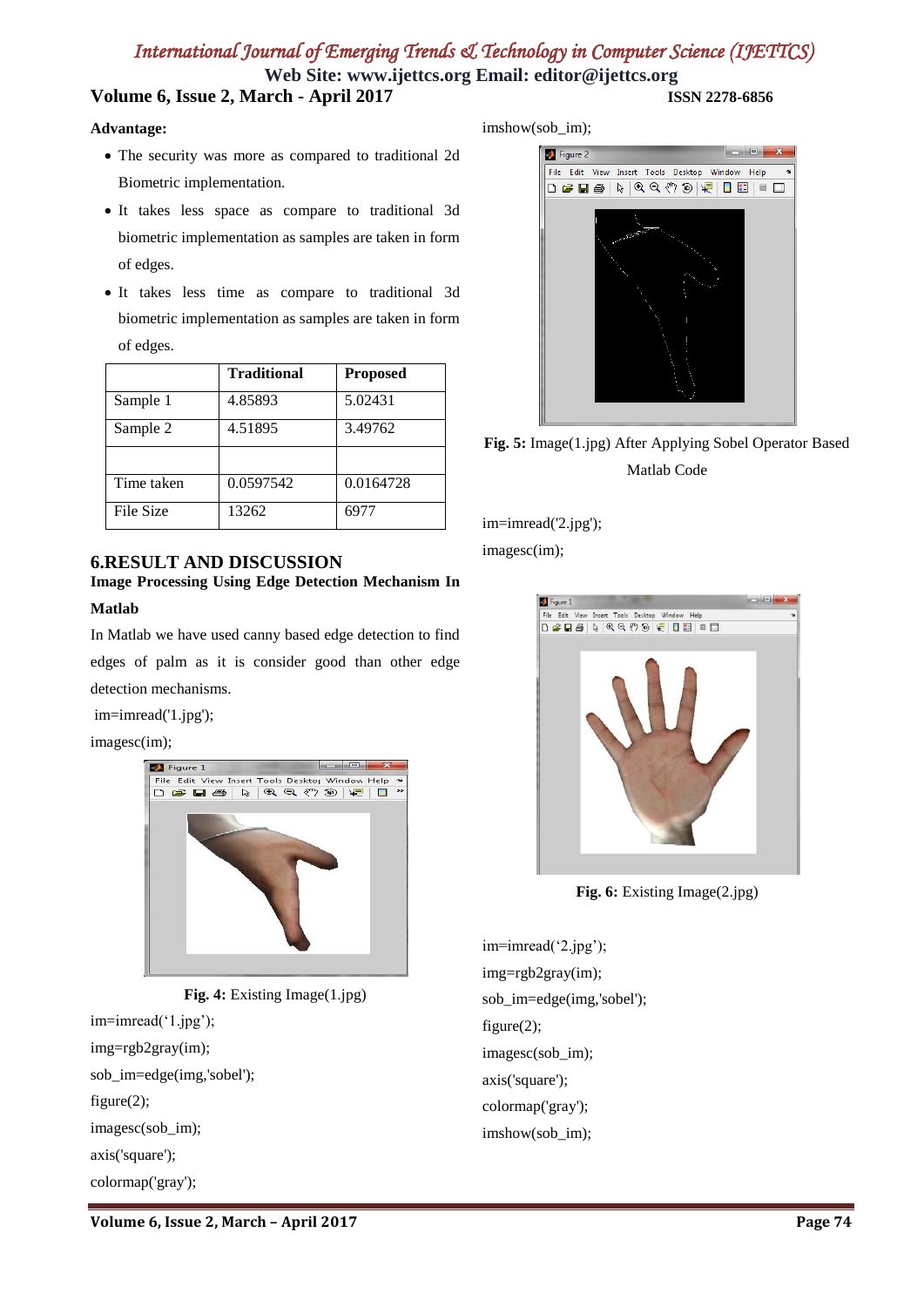**Web Site: www.ijettcs.org Email: editor@ijettcs.org Volume 6, Issue 2, March - April 2017 ISSN 2278-6856**

# **B** Figure 2 View Insert Tools Desktop **D<del>Ø</del>B** | ≷ | ୧ ୧ ୧ ୨ ୭ | ₹ | D | ■ | ■ | □

**Fig. 7:** Image(2.jpg) Applying Sobel Operator Based Matlab Code Design View Of 3D Based Biometric



**Fig.8:** Design View Of 3D Based Biometric Comparison

To make comparison type side view and central view image name and load data for comparison



**Fig. 9:** Loading Of Images For Comparison

Then click on make comparison. If biometric sample matches then matched would be displayed and if unmatched then unmatched would be displayed.





#### **6.CONCLUSION**

During this instance of time, several different glitches related to palm print recognition have been addressed. Furthermost studies has been done in palm print recognition due to its stability, reliability & exclusivity. Furthermore, this has been employed for law enforcement, civil applications & access control applications. For 3 D recognition multidimensional data has been taken & complexity of algorithm increases as array of matrix are compared in such cases. It would increase accuracy but takes lot of time on rendered images. So we have extracted only useful part of biometric object such as pattern of palm in multidimensional form.

#### **REFERENCES**

- [1] A. K. Jain, A. Ross, & S. Pankanti, "Biometrics: A Tool for Information Security", IEEE Transactions on Information Forensics & Security, Vol. 1, No. 2, 2006, pp. 125-143.
- [2] J. Daugman, "New Methods within Iris Recognition", IEEE Trans. on Systems, Man, & Cybernetics, Vol. 37, No. 5, 2007, pp. 1167-1175.
- [3] R. Wildes, "Iris Recognition: an Emerging Biometric Technology", Proceedings of IEEE, Vol. 85, No. 9, 1997, pp. 1348-1363.
- [4] W. Boles, & B. Boashash, "A Human Identification Technique Using Images(pictures) of Iris & Wavelet Transform", IEEE Trans. on Signal Processing, Vol. 46, No.4, 1998, pp. 1185-1188.
- [5] W. Kong, & D. Zhang, "Accurate Iris Segmentation Based on Novel Reflection & Eyelash Detection Model", within International Symposium on Intelligent Multimedia, Video & Speech Processing, 2001, pp. 263-266.
- [6] L. Ma, & T. Tisse, "Personal Recognition Based on Iris Texture Analysis", IEEE Trans. on PAMI, Vol. 25, No. 12,2003, pp. 1519-1533.
- [7] N. Schmid, M. Ketkar, H. Singh, & B. Cukic, "Performance Analysis of Iris Based Identification System Matching Scores Level", IEEE Transactions on Information Forensics & Security, Vol. 1, No. 2, 2006, pp. 154-168.
- [8] V. Dorairaj, A. Schmid, & G. Fahmy, "Performance Evaluation of Iris Based Recognition System

Comparison